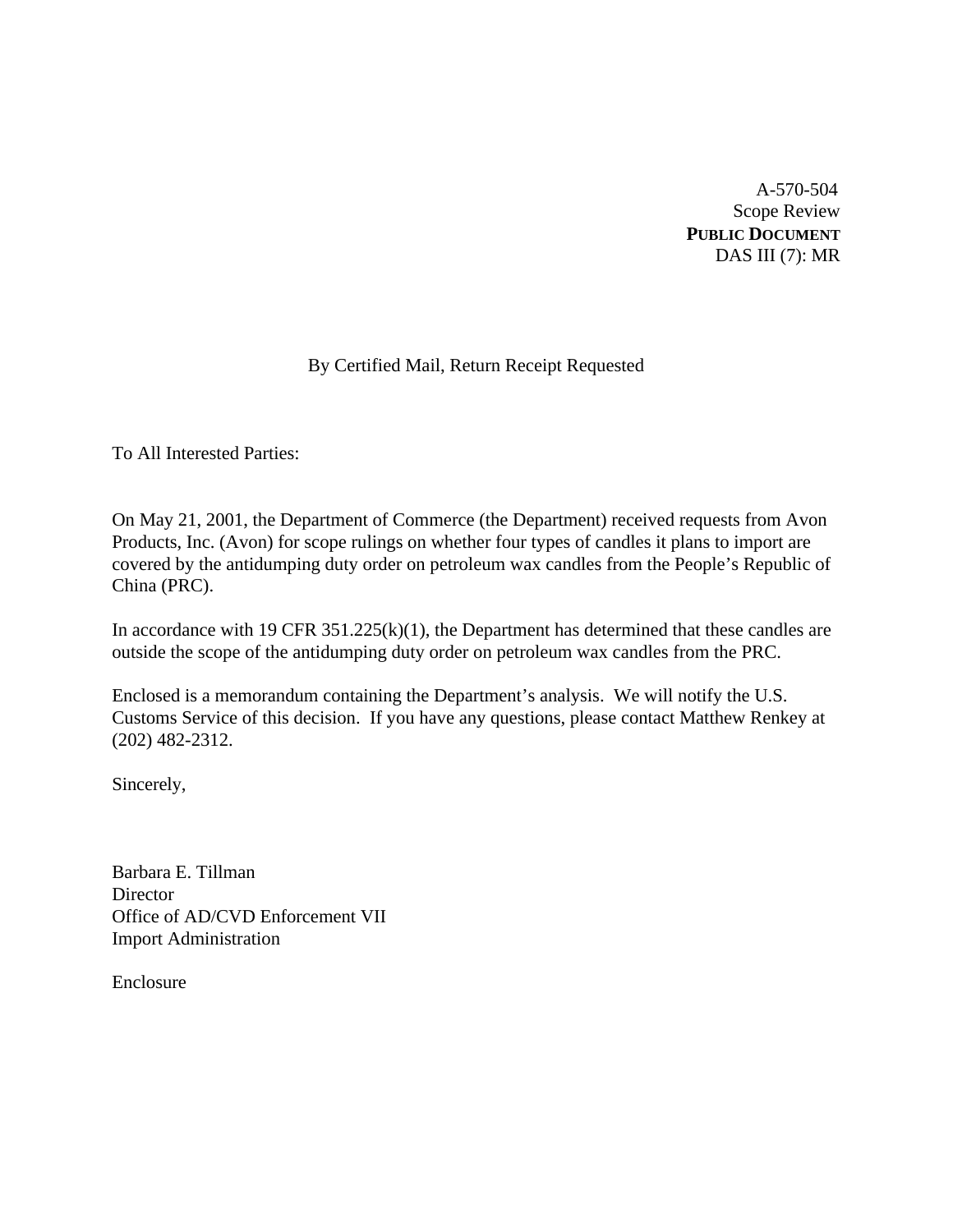A-570-504 Scope Review **PUBLIC DOCUMENT** DAS III (7): MR

| <b>MEMORANDUM FOR:</b> | Joseph A. Spetrini<br><b>Deputy Assistant Secretary</b><br>Enforcement Group III                                                               |
|------------------------|------------------------------------------------------------------------------------------------------------------------------------------------|
| FROM:                  | Barbara E. Tillman<br>Director<br>Office of AD/CVD Enforcement VII                                                                             |
| <b>SUBJECT:</b>        | Final Scope Ruling; Antidumping Duty Order on Petroleum Wax<br>Candles From the People's Republic of China (A-570-504); Avon<br>Products, Inc. |

### **Summary**

On May 21, 2001, the Department of Commerce (the Department) received requests from Avon Products, Inc. (Avon) for scope rulings on four candles, three of which are identified as "Easter Garden Candles," the fourth as a "Pine Cone Candle," to determine if they are covered by the antidumping duty order on petroleum wax candles from the People's Republic of China (PRC) (Petroleum Wax Candles from the PRC, 51 FR 25085 (July 10, 1986)). In accordance with 19 CFR  $351.225(k)(1)$ , we recommend that the Department determine that these candles are outside the scope of the antidumping duty order on petroleum wax candles from the PRC.

### **Background**

Avon filed its requests for scope rulings in proper form on May 21, 2001.

The regulations governing the Department's antidumping scope determinations are found at 19 CFR § 351.225. On matters concerning the scope of an antidumping duty order, the Department first examines the descriptions of the merchandise contained in the petition, the determinations of the Secretary and the International Trade Commission (the Commission), the initial investigation, and the antidumping duty order. This determination may take place with or without a formal inquiry. If the Department determines that these descriptions are dispositive of the matter, the Department will issue a final scope ruling as to whether or not the subject merchandise is covered by the order. *See* 19 CFR 351.225(d).

Conversely, where the descriptions of the merchandise are *not* dispositive, the Department will consider the five additional factors set forth at 19 CFR 351.225(k)(2). These criteria are: i) the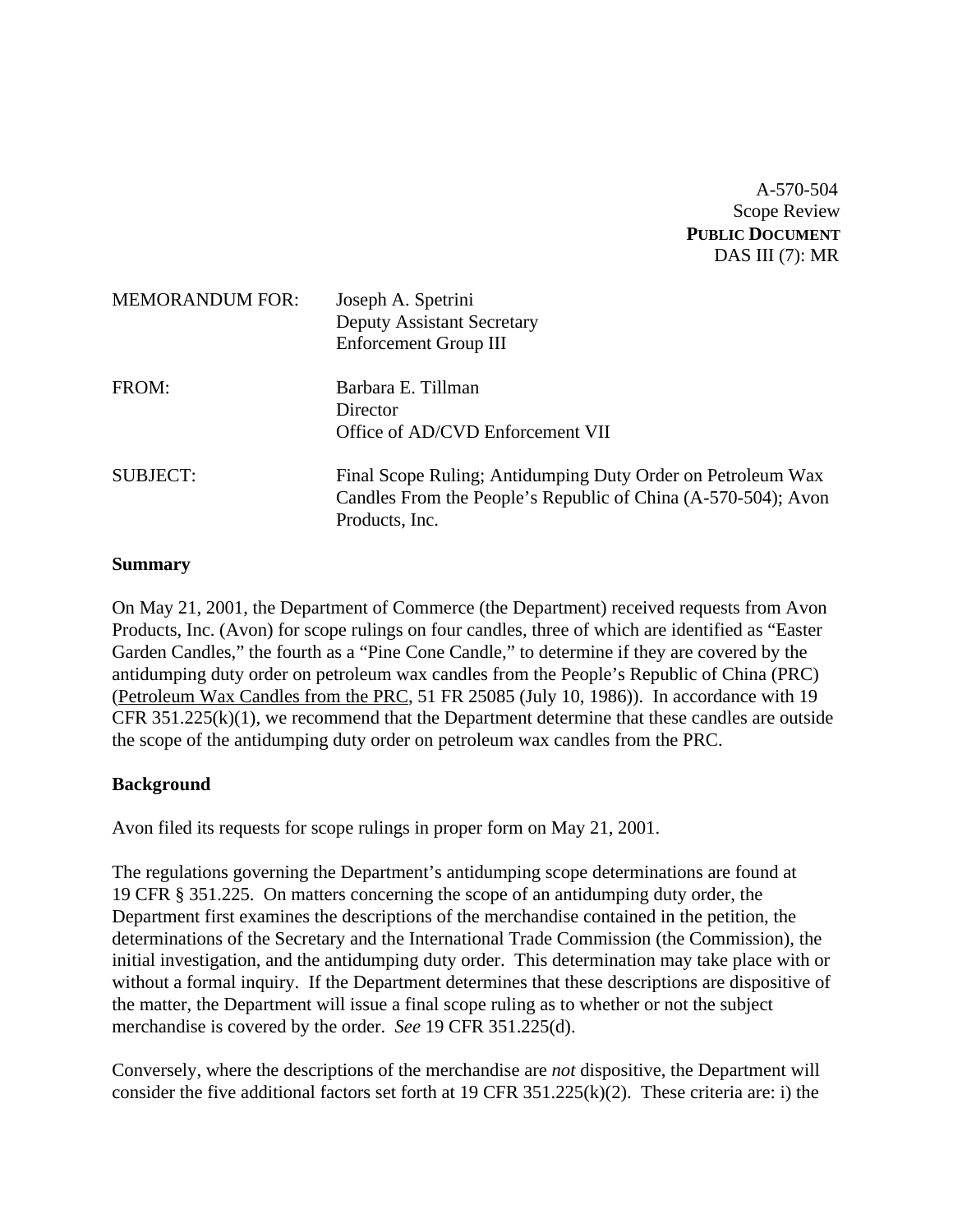physical characteristics of the merchandise; ii) the expectations of the ultimate purchasers; iii) the ultimate use of the product; iv) the channels of trade in which the product is sold; and v) the manner in which the product is advertised and displayed. The determination as to which analytical framework is most appropriate in any given scope inquiry is made on a case-by-case basis after consideration of all evidence before the Department.

In the instant case, the Department has evaluated Avon's requests in accordance with 19 CFR  $351.225(k)(1)$  and the Department finds that the descriptions of the products contained in the petition, the final determinations of the Secretary (including prior scope determinations) and the Commission, the initial investigation, and the antidumping duty order are, in fact, dispositive. Therefore, the Department finds it unnecessary to consider the additional factors set forth at 19 CFR 351.225(k)(2).

Documents and parts thereof from the underlying investigation deemed relevant by the Department to this scope ruling were made part of the record of this determination and are referenced herein. Documents that were not presented to the Department, or placed by it on the record, do not constitute part of the administrative record for this scope determination.

In its petition of September 4, 1985, the National Candle Association requested that the investigation cover:

[c]andles [which] are made from petroleum wax and contain fiber or paper-cored wicks. They are sold in the following shapes: tapers, spirals, and straight-sided dinner candles; rounds, columns, pillars; votives; and various wax-filled containers. These candles may be scented or unscented ... and are generally used by retail consumers in the home or yard for decorative or lighting purposes (Antidumping Petition, September 4, 1985 at 7).

The Department defined the scope of the investigation in its notice of initiation. This scope language carried forward without change through the preliminary and final determinations of sales at less than fair value and the eventual antidumping duty order:

certain scented or unscented petroleum wax candles made from petroleum wax and having fiber or paper-cored wicks. They are sold in the following shapes: tapers, spirals, and straight-sided dinner candles; rounds, columns, pillars, votives; and various wax-filled containers (*Petroleum Wax Candles from the People's Republic of China: Initiation of Antidumping Duty Investigation*, 50 FR 39743 (September 30, 1985); *see also Preliminary Determination of Sales at Less Than Fair Value,* 51 FR 6016 (February 19, 1986), *Final Determination,* 51 FR 25085 (July 10, 1986), and *Antidumping Duty Order: Petroleum Wax Candles from the People's Republic of China* 51 FR 30686 (August 28, 1986)).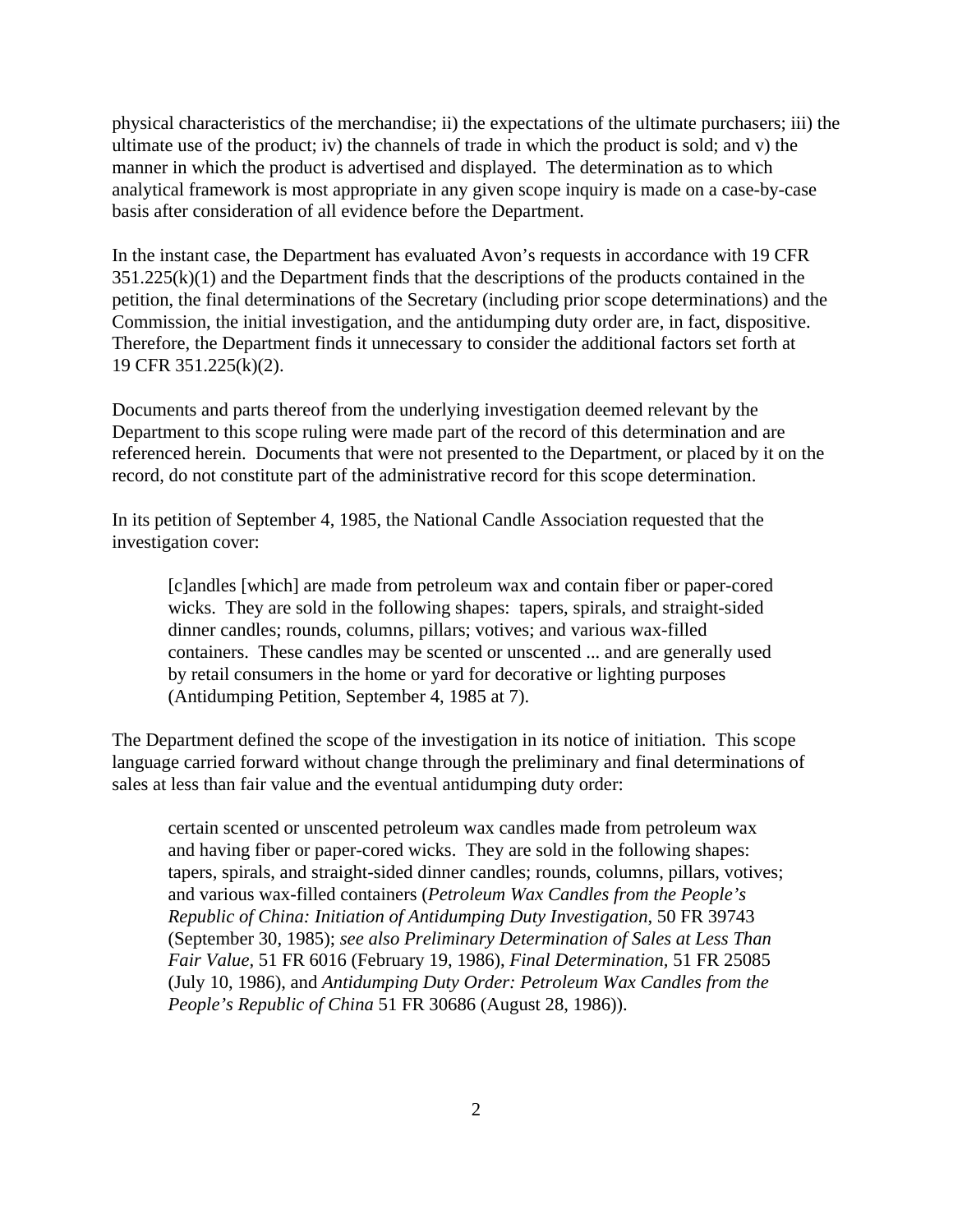The Commission adopted a similar definition of the "like product" subject to its determinations, noting that the investigations did not include "birthday, birthday numeral and figurine type candles" (*Determinations of the Commission (Final)*, USITC Publication 1888, August 1986, at 4, note 5, and A-2 (Commission Determination)).

Also of relevance to the present scope inquiry is a notice issued to the United States Customs Service in connection with a July 1987 scope determination concerning an exception from the Order for novelty candles, which states:

The Department of Commerce has determined that certain novelty candles, such as Christmas novelty candles, are not within the scope of the antidumping duty order on petroleum-wax candles from the People's Republic of China (PRC). Christmas novelty candles are candles specially designed for use only in connection with the Christmas holiday season. This use is clearly indicated by Christmas scenes and symbols depicted in the candle design. Other novelty candles not within the scope of the order include candles having scenes or symbols of other occasions (*e.g.*, religious holidays or special events) depicted in their designs, figurine candles, and candles shaped in the form of identifiable objects (*e.g.*, animals or numerals), (CIE N-212/85, September 21, 1987; Letter from the Director, Office of Compliance, to Burditt, Bowles & Radzius, Ltd., July 13, 1987).

### **Avon's Scope Request**

Avon argues that all candles subject to this inquiry are in the form of identifiable objects, and that the "Easter Garden Candles" depict symbols associated with the Easter holiday and are designed for use during, and in connection with, that holiday. Avon thus concludes that these candles should be excluded from the scope of the Order. Avon included a sample of each candle with its scope request.

#### **Analysis**

With respect to the instant request, we find that for the reasons outlined below, these candles fall outside the scope of the Order.

#### **Easter Garden Candles (PP 226666)**

This set includes three candles in the shape of a bunny, a duckling, and a topiary. Each of these candles is shaped as an identifiable object, and they are thus not of a shape that is within the scope of the Order. Since these items are not of a shape that is within the scope of the Order because they are in the shape of identifiable objects, rather than tapers, spirals, straight-sided dinner candles, rounds, columns, pillars, or votives, the Department did not reach an analysis of whether or not these items would qualify as holiday novelty candles.